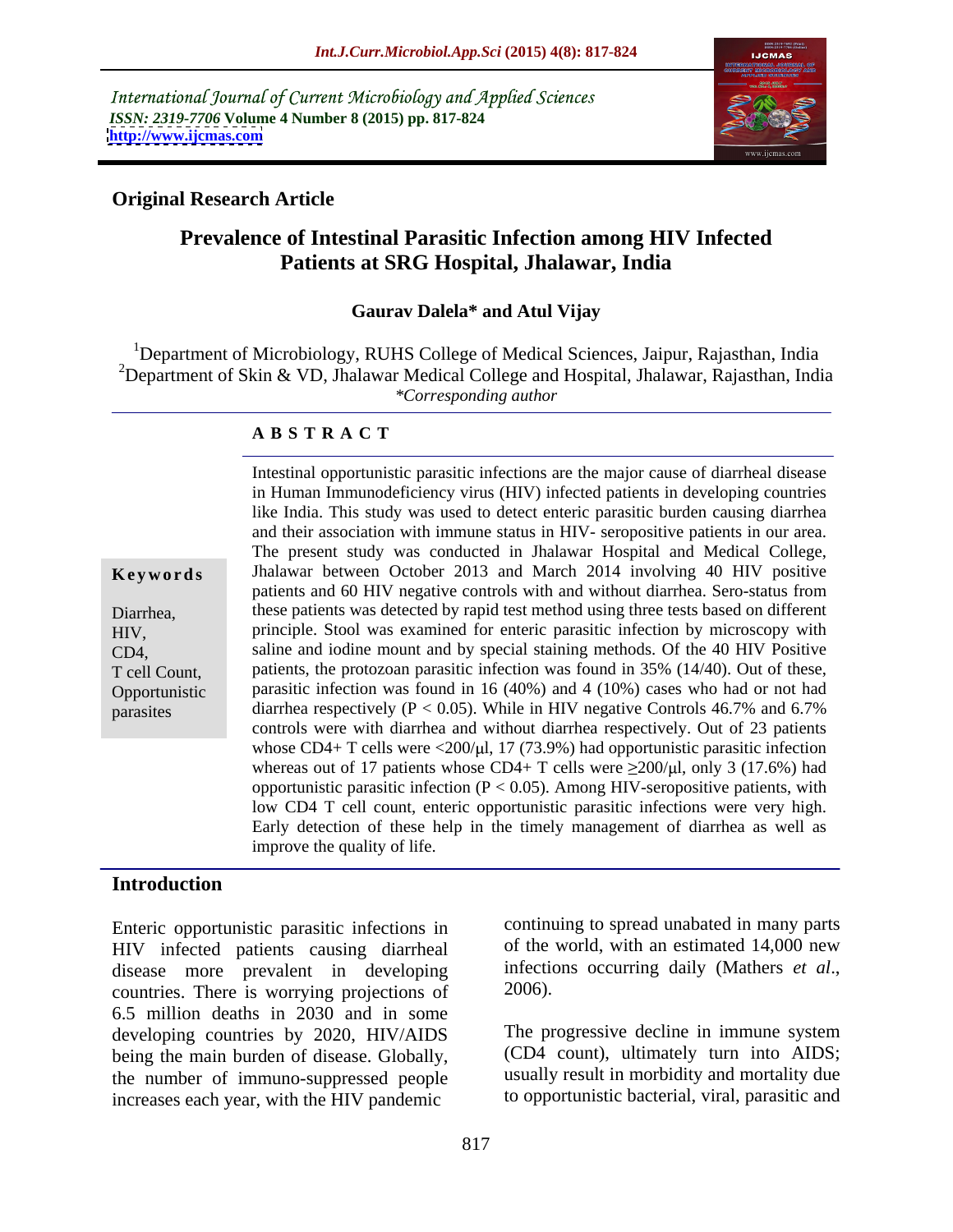fungal infections (Durack, 1981). the gastric mucosa of laboratory mouse Gastrointestinal infections such as diarrhea (Parija , 2013), diagnosed first in a or dyscentry are very common in patients with HIV / AIDS, occurs in 30-60 % and 90 August 1981 (Ma *et al.*, 1983). C. parvum per cent of AIDS patients in developed and *C.hominis,* are the species most countries and developing countries respectively (Mannheimer *et al*., 1994).

The incidence and prevalence of enteric different. *C. parvum* primarily a zoonotic parasite depend upon the endemicity of parasite in the community (Janoff *et al.*, whereas *C. hominis*, not detected in animals 1988), such as *Cryptosporidium parvum*, (Joachim, 2004). *Isospora belli, Microsporidia and Cyclospora cayetanensis,* documented in *Isospora belli,* first described by Virchow, patients with AIDS (Mukhopadya *et al.*, 1860, in villi of intestinal mucosa at autopsy<br>1999; Cegieslki *et al.*, 1994; Sapkota *et al.*, (Cox , 2002), an AIDS defining illness if<br>2004; Scharschmidt *et al.*, 1999; Ortega *al*., 2003; Wurtz *et al*., 2006).

*C. parvum, I. belli* and *E. histolytica,* are the most frequent organisms found in HIV associated with morbidity and mortality infected individuals with diarrhea from India as well as other parts of the world (Wurtz *et al*., 1993; Mohandas *et al*., 2002; Kulkarni controls with and without diarrhea along patients, reported in 1985 due to with the correlation of CD4 count in Enterocytozoon bieneusi (Weber et al., Jhalawar Hospital and Medical College,

homosexual man with AIDS in New York in August 1981 (Ma *et al.*, 1983) . *C. parvum* commonly associated with human cryptosporidiosis, with 97% identical genomes but their host range is strikingly infection, infects humans and animals, whereas *C. hominis,* not detected in animals (Joachim ,2004).

1860, in villi of intestinal mucosa at autopsy (Cox , 2002), an AIDS defining illness if infection persists for more than 4 weeks (DeHovitz *et al.*, 1986).

Non opportunistic parasites such as *Cyclospora cayatenensis,* noted first by *Entamoeba histolytica, Giardia lamblia,* Eimer in 1870 in the intestine of moles (Cox *Trichuris trichiura, Ascaris lumbricoides,* , 2002) but 1st described in 1977 in Papua, *Strongyloides stercoralis* and *Ancylostoma*  New Guinea, found first in patient with *duodenale* are commonly encountered in AIDS at Haiti in 1983 (Wurtz , 1994). For developing countries, not considered *C. cayatenensis*, humans are the only known opportunistic in AIDS patients (Janoff *et al*., 1988; Ramakrishnan *et al*., 2007). host. With progressive immune suppression (CD4 counts  $<$  200 cells/ $\mu$ l in HIV infected individuals), relapses last for 4 to 7 weeks occur, resulting in severe malnutrition (Wurtz , 1994; Santana *et al.*, 2000).

*et al*., 2009). Hence the current study was silkworms, first case reported in a Japanese conducted to determine the prevalence of boy exposed to farm animal, by Hisakichi enteric opportunistic parasitic infections Matsubayashi in 1959 (Cox, 2002; Joseph *et*  among HIV-seropositive patients and *al.*, 2005). First case in HIV infected Jhalawar, Rajasthan. with diarrhea. (Joseph *et al.*, 2005) Microsporidia, in 1857 reported in patients, reported in 1985 due to *Enterocytozoon bieneusi* (Weber *et al.*, 1994), and from India, in 2001, in <sup>a</sup> patient

**Clinico epidemiology of the opportunistic enteric parasites** nomenclature for the obligate intracellular *Cryptosporidium parvum*, a eucoccidian microsporidia, over 1300 species belonging parasite, in 1907 first identified by Tyzzer in to 160 genera, infecting a wide range ofThe term microsporidia, general parasites belonging to the phylum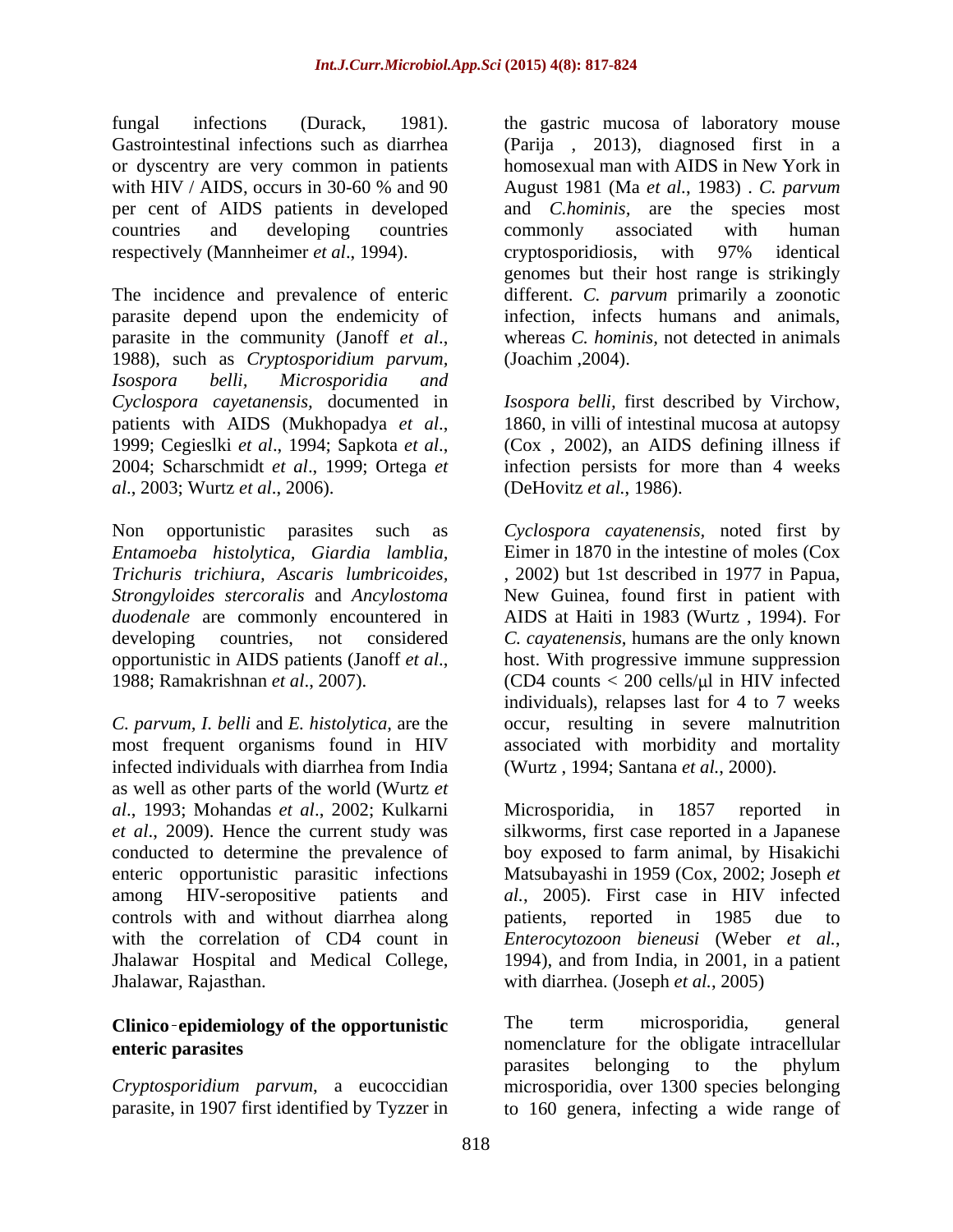*africanum*, *Nosema ocularum*, *Pleistophora anthropophthera*, and *Vittaforma corneae*.

*E. bieneusi*, most common microsporidian in Almost 80% of sexually active gay men humans, 2 nd most prevalent etiology for carry *E. dispar, E. coli, E. hartmanni,* diarrhea in immuno-suppressed patients, *Iodamoeba butschlii, Dientamoeba fragilis,* after *Cryptosporidium* (Weber *et al.*, 1994). and *G. intestinalis*, as compared to its Human microsporidiosis occurs mainly in severely immunocompromised patients with AIDS, causing dissemination to the *Strogyloides stercoralis*, the ovoviviparous hepatobiliary system along with cholangitis, to the maxillary sinus (invasive sinusitis) and to the respiratory system (pulmonary infections) in *E. bieneus*i / HIV co-infection, and mucus, mainly in association with HIV most common cause of disseminated 1. Complications include hyperinfection microsporidiosis. Among *E. cuniculi*, *E.*  syndrome, respiratory distress, a life *hellem*, and *E. intestinalis* causing human infections, *E. intestinalis* being usually prevalence of opportunistic enteric parasites associated with enteric disease (Asmuth, 1994).

The genus *Entamoeba*, amoeboid protozoan *polecki*, *E. coli*, and *E. hartmanni*). *E.*  genetically different (Parija, 2013). Recent gastrointestinal symptoms but no adequate *et al.*, 2007). antiparasitic treatment history was obtained.

vertebrate and invertebrate hosts. Fourteen *Giardia intestinalis,* flagellated protozoan species have been identified as human parasite, worldwide distributed, burden of pathogens, include *Anncalia algerae*, *Anncalia connori*, *A.vesicularum*, *Encephalitozoon cuniculi*, *E. hellem*, *E.*  individuals, especially in children < 10 years *intestinalis* (syn. *Septata intestinalis*), *E.*  of age (Parija , 2013). With progressive *bieneusi*, *Microsporidium ceylonensis*, *M.*  reduction in CD4 counts, symptomatic *ronneafiei*, *Trachipleistophora hominis*, *T.* 2009). Complications include steatorrhea disease remains high in developing countries, in immuno-compromised *Giardia* infection is increased (Gazzard, leading to malabsorption and weight loss.

incidence in the general population of 13%.

nematode, first demonstrated in French soldiers with diarrhea in Cochin war (Grove, 1996), causes intractable diarrhea with blood threatening condition, if untreated. Overall in India varies from 7.5% to 73.3%.

# **Methods**

parasite, includes six species (*Entamoeba*  This study was carried out in Jhalawar *histolytica*, *E. dispar*, *E. moshkovskii*, *E.*  Hospital and Medical College, Jhalawar *histolytica*, *E. dispar*, and *E. moshkovskii* are Ethical approval was taken from ethical capable of infecting the intestinal lumen of committee of the institute. A total of 40 HIV humans, are morphologically identical, but seropositive patients and 60 HIV negative studies have reported *E. moshkovskii* as an participated in the study after giving their enteropathogen, in patients with consent and provided two consecutive stool studies examining the pathogenic potential patient information such as name, age, sex, of this organism in immuno-suppressed occupation, family history, literacy, mode of groups and so there is a need to assess the transmission, clinical history as well as true pathogenicity of this organism (Fotedar between October 2013 and March 2014. controls with and without diarrhea samples. Before collection of samples, history of diarrhea, antibiotic and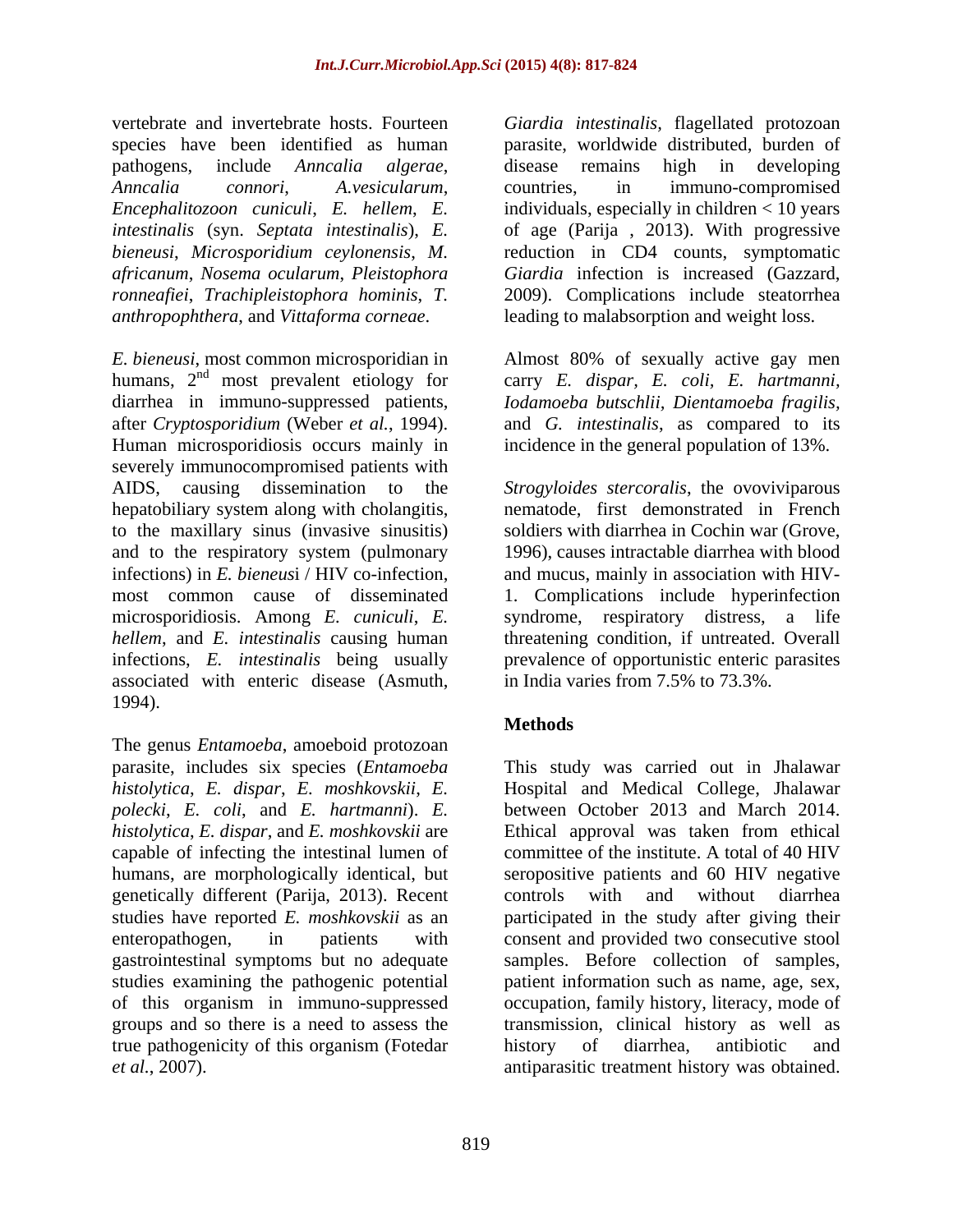An exclusion criterion was patients already HIV negative Controls 46.7% and 6.7%

Five ml of blood samples was collected in plain vial. Serum samples were used for **Opportunistic parasitic infection and it s** HIV testing. HIV sero-status of the patients was determined by using commercially

Stool specimen was collected in clean wide mouth, leak proof, plastic containers from each patient, were examined parasitic infection  $(P < 0.05)$  as shown in microscopically for ova, cysts, oocyst, or Table no. 2. parasites, by normal saline and iodine mount preparation, preserved in 10% formal saline. Enteric opportunistic parasitic infections, Preserved samples were concentrated using remains a problematic task regarding formal-ether concentration methods and morbidity and mortality, in developing examined for Oocyst of *Cryptosporidium spp*, *I. belli*, and *C. cayetanensis* finally presenting with and without diarrhea (WHO, identified using modified Ziehl-Neelsen 1981). The World Health Organization 2006 technique (Wurtz *et al.*, 1993; WHO, 1991; Sherchand *et al.*, 2001). Sherchand *et al.*, 2001). Seropositive patients with etiology could

The data was analyzed using Chi square (x2) test and appropriate statistical software *al.*, 1990). packages. The contract of the contract of the contract of the contract of the contract of the contract of the contract of the contract of the contract of the contract of the contract of the contract of the contract of the

cross-section of outpatients (HIV positive, and negative control) attending Jhalawar

Of the 40 HIV positive patients, the infection was found in 16 (40%) and 4 individuals. (10%) cases having diarrhea or not having diarrhea respectively. A significant In the present study the enteric parasites difference  $(p<0.05)$  was observed. While in were detected in 50% and 26.7% from the

on antiparasitic and antibiotic treatment. were with diarrhea and without diarrhea HIV negative Controls 46.7% and 6.7% respectively as shown in Table no. 1.

# **correlation with CD4 count**

available rapid antibody tests (SD Bioline, In the study, Out of 23 patients whose CD4 Signal and Tridot, J Mitra & Co., India). T cell count was  $\langle 200/\mu l, 17 (73.9%)$  had opportunistic parasitic infection whereas out of 17 patients whose CD4 T cell count was  $\geq$ 200/ $\mu$ l, only 3 (17.6%) had opportunistic Table no. 2.

> countries like India, in HIV-infected persons defines diarrhea wasting syndrome in HIV either be due to parasites, bacteria, fungal, virus or HIV itself (WHO, 2006; Guerrant *et al.*, 1990).

**Ethical consideration** in both patients and controls, a reflection of An informed consent was sought from a personal hygienic practices, emphasize the Hospital and Medical College, Jhalawar parasites in immuno-compromised patients before blood and stool samples were at the community level. Diarrhea, one of the collected. most prevalent manifestations among AIDS **Results and Discussion** intestinal parasites (Feitosa *et al.*, 2001). In protozoan parasitic infection was found in associated with weight loss, often the first 35% (14/40). Out of 40 patients, parasitic presenting symptoms of HIV infected The detection of common intestinal parasites the poor environmental sanitation and need for interventional measures to reduce the risk factors of acquiring intestinal patients, associated with presence of tropical countries, chronic diarrhea that begins acutely lasts for  $> 4$  weeks, individuals.

were detected in 50% and 26.7% from the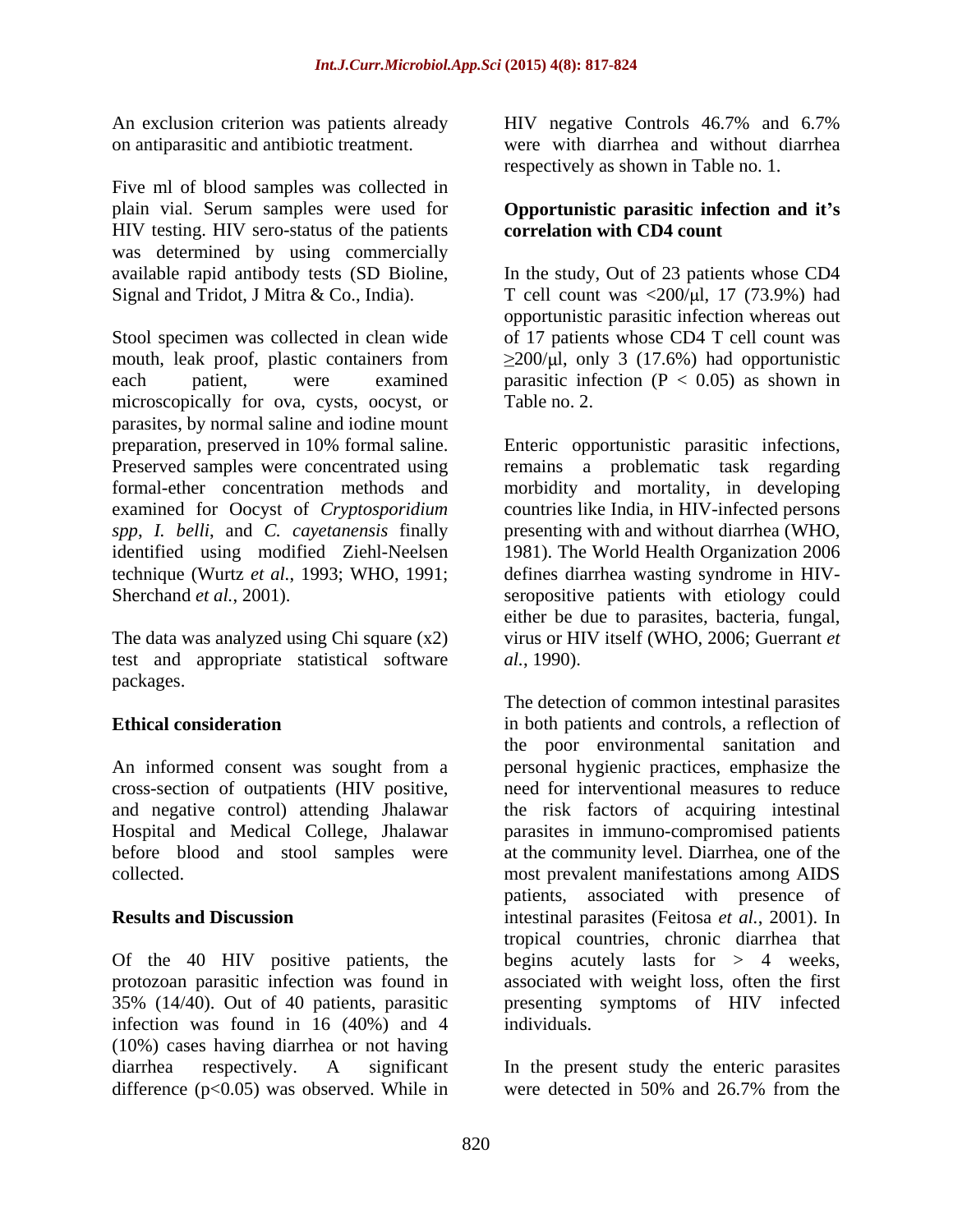samples in HIV + and HIV negative patients *Entamoeba histolyitca* was also detected in respectively. There was significant our study so must not be neglected difference in the infection of opportunistic otherwise. (Scharschmidt *et al.*, 1999; parasites among HIV- seropositive cases Ramakrishnan et al., 2007; Gomez et al., with diarrhea 16/20 (80%) and without 1995; Dwivedi et al., 2007; Wiwanitkit, diarrhea 4/20 (20%).

There are number of studies reported from India and other countries, with prevalence of protozoal parasitic infection, attributed to intestinal parasites 25 to 50 % which are the difference in geographical distribution of near to our findings (Prasad *et al.*, 2000; parasites, sanitary practices, and level of Brink *et al.*, 2000; Gomez *et al.*, 1995). In this study 23 HIV seropositive patients had CD4 count  $< 200 / \mu l$  with gastroenteritis and the infection of opportunistic parasites 1996; Chhin *et al.*, 2006; Weber *et al.*, 1992) was 17 (73.9%). Cryptosporidium parvum was the predominant pathogens followed by Although mixed infection is seen in HIV- Isospora belli, Strogyloides stercoralis, AIDS patients, but in our study not observed Entamoeba histolytica, Giardia lamblia (Dwivedi *et al.*, 2007; Attilli *et al.*, 2006; not ascertain. Our study was limited by Wiwanitkit, 2001). Cellular immunity, small sample size, number of stool samples major defense against intestinal parasitic analyzed / person, patients referred from infections, predisposes to opportunistic ICTC already received antibiotics prior to infections following reduction in CD4 count their visit so number of symptomatic of HIV infected patients (Mohandas *et al.*, 2002; Lee *et al.,*2005). In our study, CD4 count <200 /µl found a significantly higher studies of possible immunologic and prevalence of protozoan parasitic infections (p<0.05). infection and intestinal parasites.

*C. parvum,* predominant opportunistic Moreover, study report on opportunistic parasitic infection, found in our studies as parasitic infection among HIV seropositive compared with other study (Kumar *et al.*, 2002; Call *et al.*, 2000; Goodgame, 1996), in scarce and there is no representative baseline both diarrhea and non-diarrhea cases indicates high risk of infection.

*Isospora belli* was found to be the major patients with HIV-AIDS in developing Cegieslki *et al.*, 1994; Kumar *et al.*, 2002).

Ramakrishnan *et al.*, 2007; Gomez *et al.*, 1995; Dwivedi *et al.*, 2007; Wiwanitkit, 2001)

Difference in the incidence of intestinal education, economic status, social behavior and different selection cases. (Mohandas *et al.*, 2002; Attilli *et al.*, 2006; Goodgame,

any such findings, reason for the same could patients was less. The trends observed in this study provide the impetus for future in-depth epidemiologic associations between HIV

patients and CD4 count in our area is very information.

cause of morbidity in symptomatic diarrhea, enteric opportunistic parasite in HIV-AIDS commonly seen in chronic diarrhoeal patients in other area of Rajasthan, provide countries ranges 12- 20%. These finding are manpower and laboratory support, the most similar to other studies, conducted is important part, required to investigate the different part of world in HIV infected carrier, latent and clinical infection as it is patients (Mukhopadya *et al.*, 1999; difficult to diagnose by untrained person.Hence, it is important to investigate further to determine the rate of infection with the level of endemicity in the state. Skilled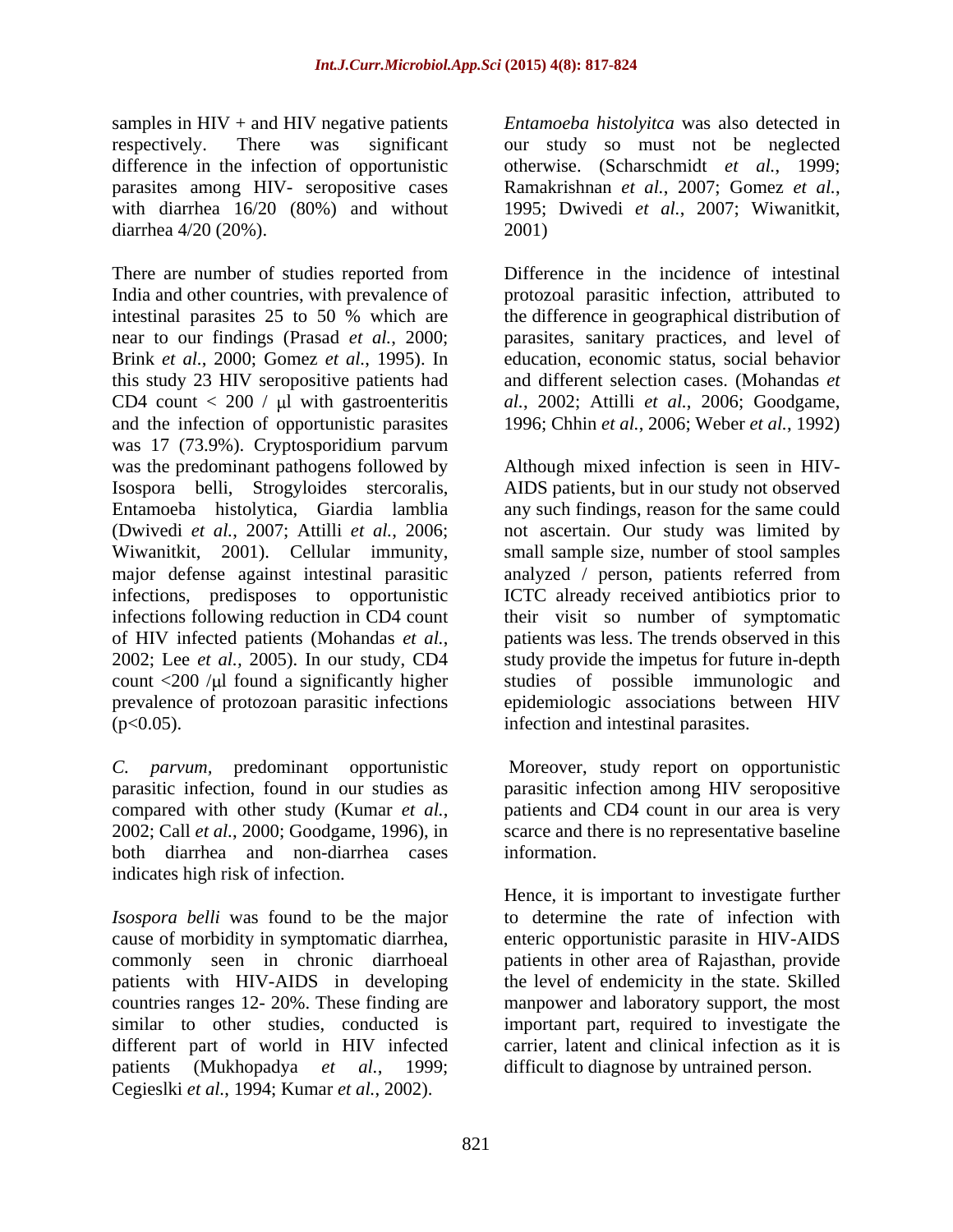|                                     |                                            | <b>HIV Positive</b>                           |                                           | <b>HIV Negative</b>                 |                                               |                                    |                              |
|-------------------------------------|--------------------------------------------|-----------------------------------------------|-------------------------------------------|-------------------------------------|-----------------------------------------------|------------------------------------|------------------------------|
| <b>Parasitic species</b>            | <b>Cases</b><br>with<br>diarrhea<br>$n=20$ | <b>Cases</b><br>without<br>diarrhea<br>$n=20$ | <b>Total</b><br>no. of<br>cases<br>$n=40$ | Cases<br>with<br>diarrhea<br>$n=30$ | <b>Cases</b><br>without<br>diarrhea<br>$n=30$ | Total no.<br>of<br>cases<br>$n=60$ | $\mathbf{P}$<br><b>Value</b> |
| Giardia lamblia                     |                                            |                                               |                                           |                                     |                                               |                                    | 0.06                         |
| <b>Entamoeba</b><br>histolytica     | $\sim$<br>┕                                |                                               |                                           |                                     |                                               |                                    | $0.07\,$                     |
| Cryptosporidium<br>parvum           |                                            |                                               |                                           |                                     |                                               | - 0                                | $\sim$                       |
| Isospora belli                      | $\overline{\phantom{a}}$                   |                                               |                                           |                                     |                                               |                                    |                              |
| <b>Ascaris</b><br>lumbricoides      |                                            |                                               |                                           |                                     |                                               | $\sim$<br>∼                        | 0.03                         |
| Hookwoom<br>species                 |                                            |                                               |                                           |                                     |                                               | $\sim$                             | 0.06                         |
| <b>Strongyloides</b><br>stercoralis |                                            |                                               |                                           |                                     |                                               |                                    | 0.04                         |
| <b>Total</b>                        | <b>16</b><br>$(80\%)$                      | $4(20\%)$                                     | <b>20</b><br>$(50\%)$                     | 14<br>$(46.7\%)$                    | $2(6.7\%)$                                    | <b>16</b><br>$(26.7\%)$            |                              |

### **Table.1** Distribution of parasitic infection among HIV sero-positive patients

**Table.2** Opportunistic parasitic infections and CD4+ T count among HIV sero-positive patients

|                                   |              |                 | No. Of tested   | No. of infection $(\% )$ |                 |
|-----------------------------------|--------------|-----------------|-----------------|--------------------------|-----------------|
| <b>Characteristics</b>            |              | <b>HIV</b>      | <b>HIV</b>      | <b>HIV</b>               | <b>HIV</b>      |
|                                   |              | <b>Positive</b> | <b>Negative</b> | Positive                 | <b>Negative</b> |
| Gender                            | Male         | 29 (72.5%)      | 47 (78.3%)      | $16(55.2\%)$             | 13(27.7%)       |
|                                   | Female       | $11(27.5\%)$    | 13 (21.7%)      | 4 (36.4%)                | $3(23.1\%)$     |
| Clinical symptoms                 | Diarrhea:    | 20              |                 | $16(80\%$                | 14 (46.7%)      |
|                                   | Non-diarrhea | 20              |                 | $(20\%)$                 | $2(6.7\%)$      |
| CD4 Count (cells/ $\mu$ l) of     | < 200        | 23 (57.5%)      |                 | 17 (73.9%)               |                 |
| <b>HIV</b> sero-positive patients | > 200        | 17 (42.5%)      |                 | 3(17.6%)                 |                 |

Stool sample examination with modified available fecal immunoassays, widely

In view of AIDS explosion in India, practical for most laboratories than PCR opportunistic enteric parasites are becoming increasingly important, to be identified overlooked in cases of diarrhea, as the properly using skilled manpower. Advances provision of appropriate technology in in the diagnosis of infectious diseases occur diagnostic laboratories is not yet available. regularly, but the first mode of diagnosis is still by light microscopy of stool by an experienced microscopist. Commercially

acid fast staining method after concentration available for the majority of enteric method will help to investigate the existence protozoa, provide a cost effective alternative of opportunistic parasitic infection. to traditional diagnosis of protozoan enteric available fecal immunoassays, parasites, are rapid, easy to use and more assays. The presence of parasites is normally A confirmatory test such as PCR may be run subsequently.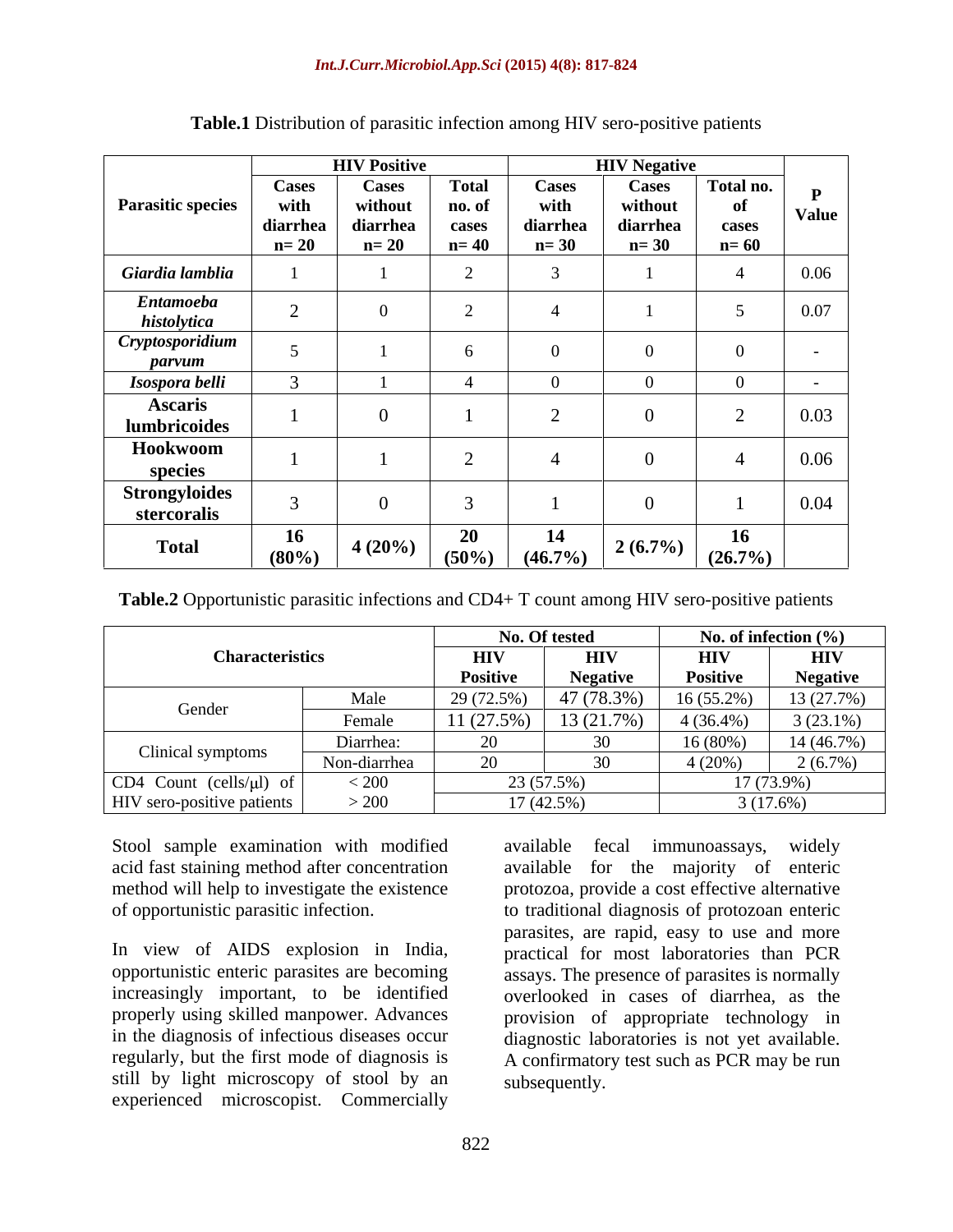- Asmuth, D.M. 1994. Microsporidia and Microbiol Newsl., 16:179-86.<br>
S. V. et al. 2006. Diarrhoes. CD4 Gazzard, B. 2009. AIDS and the
- counts and enteric infections in a gastrointestinal<br>hospital-based cohort of HIV-infected Medicine..37:357-60. hospital-based cohort of HIV-infected patients around Varanasi, India, *BMC*
- counts and enteric infections in a community-based cohort of HIV-<br>infected adults in Uganda *I Infect Dis* Goodgame, R.W. 1996.
- Call, S.A., et al. 2000. The changing etiology of chronic diarrhea in HIV patients, with  $\begin{array}{ccc}\n\text{and Cyc} \\
\text{CD4} & \text{less} \\
\text{than} & 200/\text{mm}^3 \\
\text{A1} & \text{A29-41} \\
\end{array}$ CD4 less than 200/mm3, *Am J*
- Cegieslki, J.P., et al. 1994. Cryptosporidium, infection to pediatric and adult patients
- 
- 
- DeHovitz, J.A., et al. 1986. Clinical manifestations and therapy of *Isospora belli* infection in patients with the Kulkarni, S.V., et al. 2009. Opportunistic acquired immunodeficiency syndrome,
- Durack, D.I. 1981. Opportunistic infections and Kaposis sarcoma in homosexual
- Dwivedi, K.K., 2007. Enteric opportunistic individuals: associated risk factors and
- giardiasis and strongyloidiasis among

**References** HIVinfected patients in Bahia, Brazil, *BJID*., 5(6): 339-44.

- diarrhea in AIDS patients, Clin Fotedar, R., et al. 2007. Laboratory diagnostic techniques for Entamoeba species, Clin Microbiol Rev.,20:511 32.
- Attilli, S.V., et al. 2006. Diarrhoea, CD4 Gazzard, B. 2009. AIDS and the counts and enteric infections in a gastrointestinal tract, Gazzard, B. 2009. AIDS and the gastrointestinal tract, Medicine., 37:357 - 60.
- *Infect Dis*., 6: 39- 44. non-opportunistic parasitic in HIV Brink, A.K., et al. 2000. Diarhhoea, CD4 positive and negative patients with<br>
counts and enteric infections in a diarrhea in Tanzania, Trop Med Gomez, M.A, et al. 1995. Opportunistic and positive and negative patients with diarrhea in Tanzania, *Trop Parasitio*l., 46: 109-114.
	- infected adults in Uganda, *J Infect Dis.*, Goodgame, R.W. 1996. Understanding 45: 99-106. Goodgame, R.W. 1996. Understanding intestinal spore forming protozoa: Cryptosporidia, Microsporidia, Isospora and Cyclospora, *Ann Intern Med.,* 124: 429-41.
	- *Gastroenterology.,* 95: 3142-46. Grove, D.I. 1996. Human strongyloidiasis, Adv Parasitol., 38:251-309.
	- Enterocytozoon and Cyclospora Guerrant, R.L., et al. 1990. Diarrhea in with diarrhea in Tanzania, *Clin Infect* magnitude, special settings, and etiologies, *Rev Infect Dis.*, 12: S41–S50. *Dis.*, 24: 214-221. 
	etiologies, *Rev Infect Dis.*, 12: S41–S50. developed and developing countries: magnitude, special settings, and
- Chhin, S., et al. 2006. Etiology of chronic Janoff, E.N., Smith, P.D. 1988. Prospectives diarrhea in antiretroviral-naïve patients on gastrointestinal infections in AIDS, with HIV infection admitted to *Gastroenterol Clin North Am.,* 17: 451- Norodom-Sihanouk Hospital, Phnom 463.
- Penh, Cambodia, Clinical infectious Joachim, A. 2004. Human cryptosporidiosis: diseases., 43: 925-932. An update with special emphasis on the Cox, F.E. 2002. History of human situation in Europe, J Vet Med B Infect parasitology, Clin Microbiol Dis Vet Public Health.,51:251 9.
	- Rev.,15:595-612. Joseph, J., et al. 2005. Microsporidia: Emerging ocular pathogens, Indian J Med Microbiol., 23:80 91.
	- N Engl J Med.,315:87 90. patients presenting with diarrhea by the parasitic infections in HIV/ AIDS level of immunosuppression, *Indian J Med Res.,* 130: 63-66.
	- men, *New Engl J Med.,* 305: 1465-1467. Kumar, S.S., et al. 2002. Intestinal parasitic parasites among HIV-infected in Chennai, *Indian J Med Microbial.,* infection in HIV patients with diarrhea 20: 88-91.
- immune status, *Jpn J Infect Dis.,* 60: 76- Lee, J.K., et al. 2005. Prevalence of diarrhea 81. Caused by Cryptosporidium parvum in Feitosa, G., et al. 2001. High prevalence of non-HIV patients in Jeollanam-do, caused by Cryptosporidium parvum in Korea, *Korean J Parasitol.,* 43: 111-